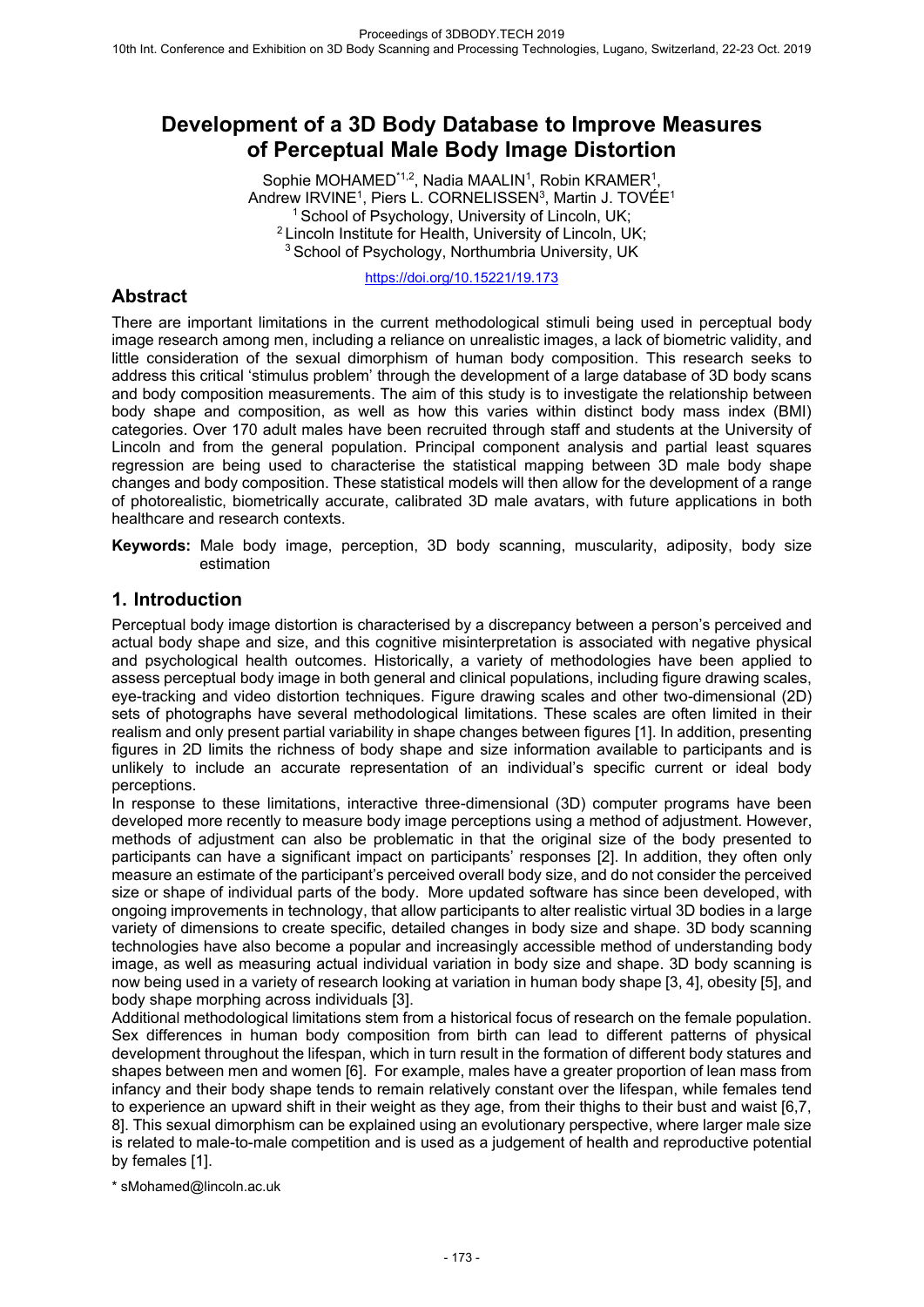Additional methodological limitations stem from a historical focus of research on the female population. Sex differences in human body composition from birth can lead to different patterns of physical development throughout the lifespan, which in turn result in the formation of different body statures and shapes between men and women [6]. For example, males have a greater proportion of lean mass from infancy and their body shape tends to remain relatively constant over the lifespan, while females tend to experience an upward shift in their weight as they age, from their thighs to their bust and waist [6,7, 8]. This sexual dimorphism can be explained using an evolutionary perspective, where larger male size is related to male-to-male competition and is used as a judgement of health and reproductive potential by females [1].

Within both research and healthcare settings, body mass index (BMI) is widely used as a measure of health and nutritional status, as well as an indicator of the risks related to increased body weight. Alternatively, there has been a recent focus on abdominal fat as an indicator of health, due to its association with increased disease risk and mortality [6, 9]. Abdominal fat is often assessed through the measurement of body girths such as waist circumference and the waist-to-hip ratio (WHR). The WHR may also be a better indicator of general body shape than BMI, as BMI's focus on height and weight can result in men with larger muscle mass being classified as overweight or obese.

Much more than is the case for women, male body shape is derived from a complex interaction between adiposity and muscle mass. Therefore, whereas stimuli for use with female populations may only vary in adiposity, those for use with males need to vary in a number of different dimensions. Therefore, there is a critical need to develop and validate more biometrically accurate, ecologically valid stimuli for use in male perceptual body image research, that account for male-specific body composition and realistic patterns of body shape development.

## **2. Method**

#### **2.1. Participants**

171 adult males, aged between 18 and 45, have been recruited through staff and students at the University of Lincoln and from the general public. Inclusion criteria for participation included not having a current or previous history of an eating or body image disorder. Participants with a pacemaker or electrical implant, photosensitive epilepsy or individuals prone to migraines were not permitted to take part.

#### **2.2. Study Procedure**

During each session, participants self-reported demographic information, including their age, ethnicity and sex. High resolution, colour 3D body scans of each participant were obtained using a 24 SLR camera 3DMd anthropometric surface imaging system. The 3D scanner contains nine modular camera units (MCU), with each MCU comprising of two mono cameras, a speckle projector and a colour camera, and scans at 7 frames per second. The speckle camera turns on when the mono cameras are taking an image, while light emitting diode (LED) panels are turned on when the colour camera is taking an image. Participants were required to stand in the centre of the scanner and slowly raise their arms by their sides, with their legs shoulder-width apart, for 20 seconds. Participants were provided with grey 'jersey trunks' to wear during the scan. Measurements of body composition were then taken using a Tanita MC-780MA body composition analyser. This scale uses a small undetectable electrical current to accurately measure each participant's fat mass, fat free mass, skeletal muscle mass, water content, visceral fat, BMI, and basal metabolic rate (BMR). Lastly, physical body measurements were taken for each participant, including height (cm), weight (kg), chest circumference (cm), hip circumference (cm), waist circumference (cm) and bicep circumference (cm).

#### **2.3. Data Analysis**

The 3D scans have been processed using Wrap3 software (Wrap 3.3.17, Russian3DScanner, 2018), to repair or remove any non-manifold topology and small irrelevant components from each individual scan. A standard base mesh was wrapped around each scan by matching corresponding control points on features of both models. Polygon selection was also used to exclude the hands in each scan from wrapping, as this feature is not relevant to the data analysis.

Principal component analysis (PCA) and multivariate partial least squares (PLS) regression are currently being used to characterise the statistical mapping between 3D male body shape changes and body composition, with a particular focus on muscle and adiposity. This has involved removing the head, hands and feet from the 3D meshes, as these parts of the body are not of interest. Preliminary PCA with a subset of the scans highlighted large variation in the bodies, particularly in regards to height, body posture, and arm and leg positioning. Therefore, PCA is now being run with the 3D scans segmented into the arms, legs and torso, and with each segment centred to the same point of origin.